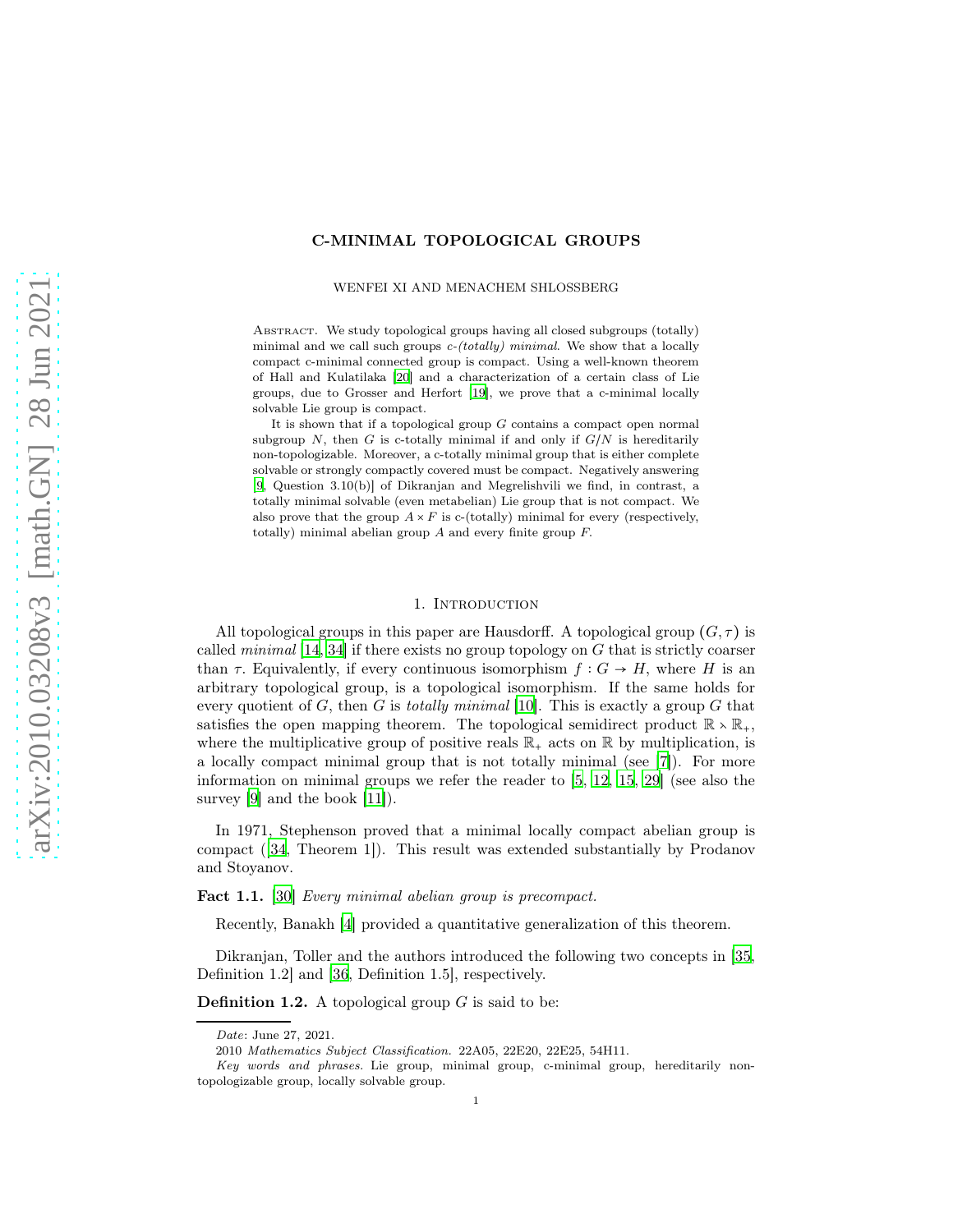- (1) hereditarily minimal if every subgroup of  $G$  is minimal;
- (2) densely minimal if every dense subgroup of  $G$  is minimal.

It is easy to see that a topological group  $G$  is hereditarily minimal if and only if every closed subgroup of G is densely minimal. Prodanov [\[29](#page-12-1)] proved that the  $p$ adic integers are the only infinite (locally) compact hereditarily minimal abelian groups. Later, Dikranjan and Stoyanov [\[12\]](#page-11-6) classified all hereditarily minimal abelian groups. In [\[35](#page-12-3), Theorem D], all infinite locally compact solvable hereditarily minimal groups were classified.

The next theorem provides another extension of Prodanov's theorem.

<span id="page-1-0"></span>**Fact 1.3.** [\[36,](#page-12-4) Theorem C] For an infinite locally compact abelian group  $K$ , the following conditions are equivalent:

- (a) K is a hereditarily minimal group;
- (b)  $K$  is a densely minimal group;
- (c) K is isomorphic to  $\mathbb{Z}_p$  for some prime p.

In this paper, we study the topological groups having all *closed* subgroups minimal.

**Definition 1.4.** A topological group G is called c-minimal if every closed subgroup of  $G$  is minimal.

Clearly, a compact group is c-minimal. It follows from Fact [1.1](#page-0-0) that every closed abelian subgroup of a complete c-minimal group  $G$  (e.g., the center  $Z(G)$ ) is compact. Megrelishvili [\[25\]](#page-11-9) proved that every topological group is a group retract of a minimal group. Hence, every topological group is a closed subgroup (and a quotient) of a minimal group.

Note that both the class of minimal groups and the class of totally minimal groups are closed under taking closed central subgroups (see [\[11,](#page-11-8) Proposition 7.2.5]). In particular, a minimal abelian group is c-minimal while this property does not hold even for a two-step nilpotent minimal group, as the next example shows.

*Example 1.5.* The Weyl-Heisenberg group  $G = H(\mathbb{R})/Z(H(\mathbb{R}))$ , where

$$
H(\mathbb{R}) = \left\{ \left( \begin{array}{ccc} 1 & a & b \\ 0 & 1 & c \\ 0 & 0 & 1 \end{array} \right) \middle| \ \ a,b,c \in \mathbb{R} \right\}
$$

is the classical Heisenberg group, is minimal (see  $[9,$  Theorem 5.11]). However, G is not c-minimal since it contains a copy of  $\mathbb R$  as a closed non-minimal subgroup.

The following diagram summarizes the interrelations between the classes of minimal groups defined above. Example [1.6](#page-2-0) shows, among other things, that all inclusions are proper.

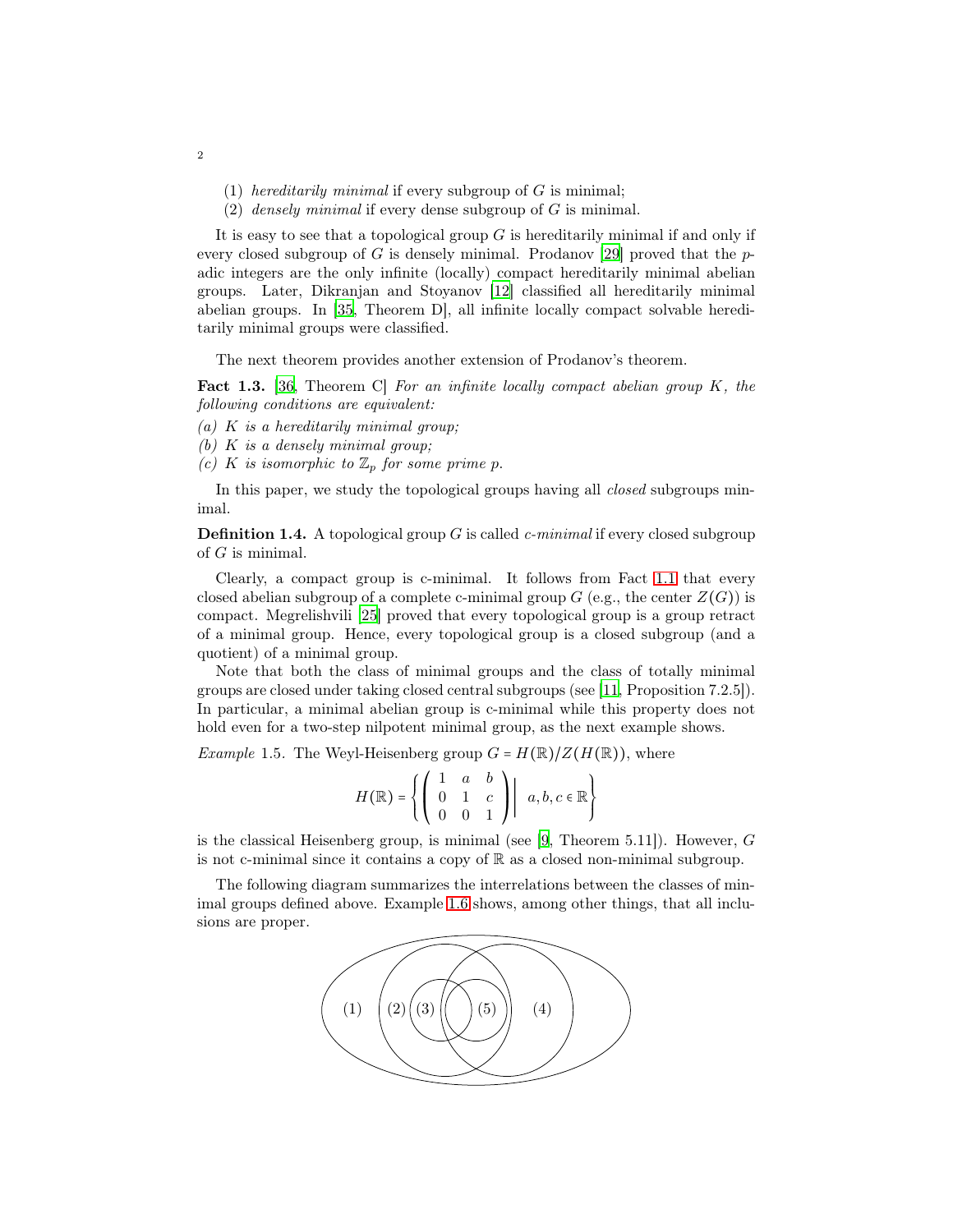- (1) minimal groups;
- (2) c-minimal groups;
- (3) compact groups;
- (4) densely minimal groups;
- (5) hereditarily minimal groups.

<span id="page-2-0"></span>Example 1.6.

- (a) By Bader and Gelander [\[1](#page-10-2)], the special linear group  $SL(n, \mathbb{F})$  is totally minimal for every local field  $\mathbb F$  (see also [\[26\]](#page-11-10) for a new independent proof). In particular,  $SL(3,\mathbb{C})$  is totally minimal. By [\[26](#page-11-10), Corollary 5.11(3)], its dense subgroup  $SL(3,\mathbb{Q}(i))$  fails to be minimal, where  $\mathbb{Q}(i) = \{a + bi : a, b \in \mathbb{Q}\}\$ is the Gaussian rational field. Moreover,  $SL(3,\mathbb{C})$  is not c-minimal as it contains  $\mathbb C$  as a closed subgroup. This shows that the union of (2) and (4) is properly contained in (1).
- (b) The rational circle  $\mathbb{Q}/\mathbb{Z}$  is minimal precompact abelian group (see [\[9](#page-11-2), Example 1.1(a)]). Being abelian it is also c-minimal. However, this group is neither compact nor hereditarily minimal (see [11] for the classification of all torsion abelian hereditarily minimal groups). This shows that the union of (3) and (5) is properly contained in (2). Using Example [3.9](#page-7-0) below one can find a complete non-compact c-minimal group that is not hereditarily minimal.
- (c) Let G be any infinite compact abelian group that is not isomorphic to  $\mathbb{Z}_p$  for any prime  $p$ . By Fact [1.3,](#page-1-0)  $G$  is in (3) but not in (4).
- (d) Any non-closed subgroup of  $\mathbb{Z}_p$  is in (5) but not in (3).
- (e) By [\[24](#page-11-11), Theorem 4.7(a)], the group  $K \times K^*$  is minimal for every non-discrete locally retrobounded division ring K, where  $K^* = (K \setminus \{0\}, \cdot)$  acts on K by multiplication. In particular, the group  $G = (\mathbb{Q}_p, +) \setminus \mathbb{Q}_p^*$  is minimal. By [\[35,](#page-12-3) Corollary 2.11], G is even densely minimal. However, it is not c-minimal since it contains  $\mathbb{Q}_p$  as a closed non-minimal subgroup. This means that (4) is not contained in (2).
- (f) By [\[36,](#page-12-4) Example 3.11], the compact two-step nilpotent group

$$
G=\left\{\left(\begin{array}{ccc}1 & a & b \\0 & 1 & c \\0 & 0 & 1\end{array}\right)\middle| \ \ a,b,c\in\mathbb{Z}_p\right\}
$$

is densely minimal but not hereditarily minimal. Since every compact group is  $c$ -minimal, we deduce that a topological group that is simultaneously  $c$ -minimal and densely minimal need not be hereditarily minimal. So (5) is properly contained in the intersection of (2) and (4).

(g) By [\[35](#page-12-3), Corollary 1.12], every infinite hereditarily minimal locally compact solvable group  $G$  is compact metabelian. In particular, it lies in the intersection of (3) and (5).

1.1. Notation and terminology. The fields of rationals, reals and complex numbers are denoted by  $\mathbb{Q}, \mathbb{R}$  and  $\mathbb{C}$ , respectively, and  $\mathbb{T} = \{a \in \mathbb{C} : |a| = 1\}$  denotes the unit circle group. For a prime number  $p, \mathbb{Z}_p$  stands for the ring of p-adic integers and  $\mathbb{Q}_p$  is the field of p-adic numbers. We denote by  $\mathbb Z$  the group of integers, while  $\mathbb N$  and  $\mathbb N_+$  are its subsets of non-negative integers and positive natural numbers, respectively.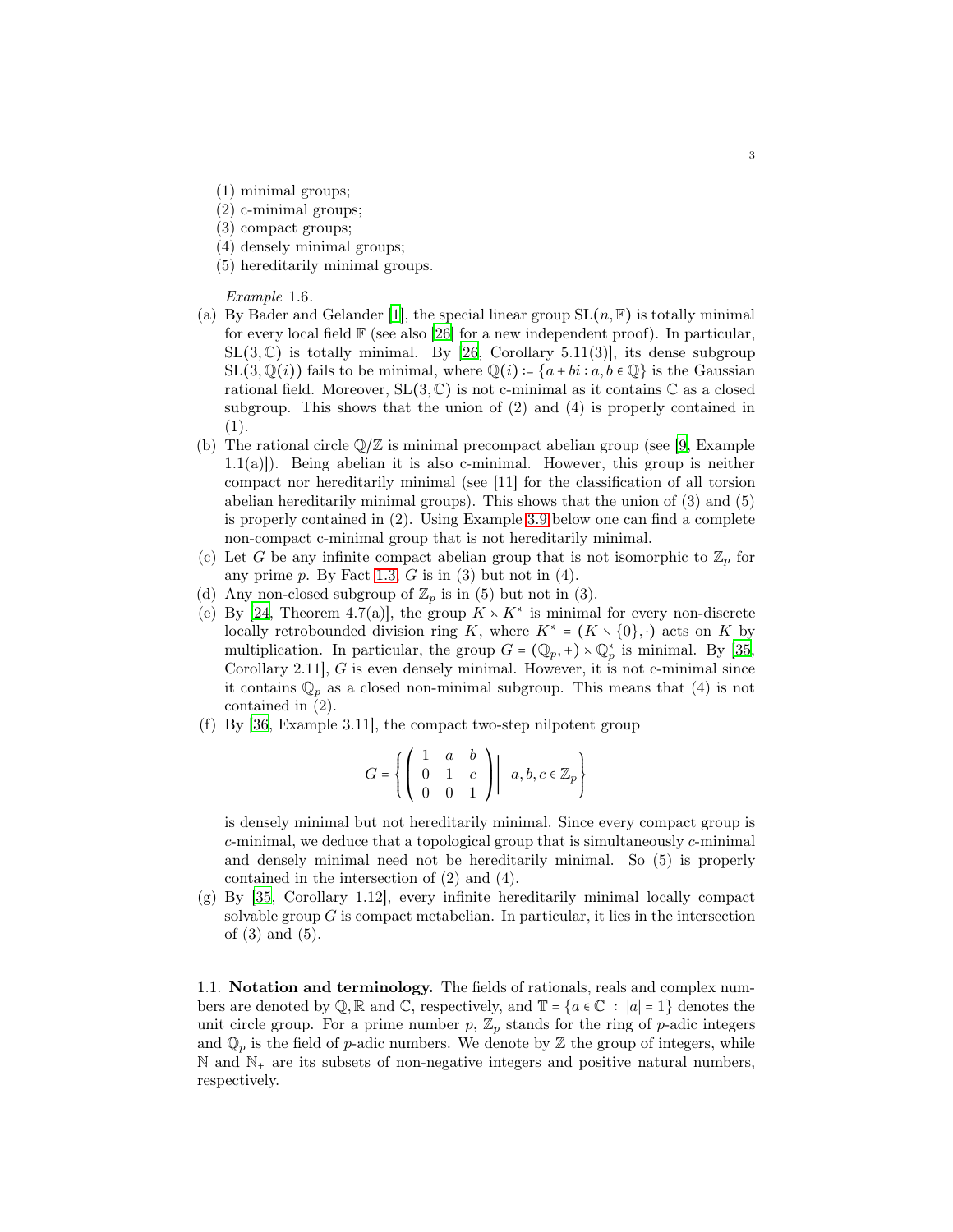An element x of a group G is torsion if the subgroup of G generated by  $x$ , denoted by  $\langle x \rangle$ , is finite. Moreover, G is torsion if every element of G is torsion. Let  $P$  be an algebraic (or set-theoretic) property. A group is called *locally*  $P$  if every finitely generated subgroup has the property  $P$ . For example, in a locally finite group every finitely generated subgroup is finite. In particular, a locally finite group is torsion.

A group G is *solvable* if there exist  $k \in \mathbb{N}_+$  and a subnormal series

$$
G_0 = \{e\} \trianglelefteq G_1 \trianglelefteq \cdots \trianglelefteq G_k = G,
$$

where e denotes the identity element, such that the quotient group  $G_j/G_{j-1}$  is abelian for every  $j \in \{1, \ldots, k\}$ . In particular, G is metabelian, if  $k \leq 2$ . The subgroup  $Z(G)$  denotes the *center* of G, and we set  $Z_0(G) = \{e\}$  and  $Z_1(G) = Z(G)$ . For  $n > 1$ , the *n*-th center  $Z_n(G)$  is defined as follows:

$$
Z_n(G) = \{x \in G : [x, y] \in Z_{n-1}(G) \text{ for every } y \in G\},\
$$

where  $[x, y]$  denotes the commutator  $xyx^{-1}y^{-1}$ . A group is *nilpotent* if  $Z_n(G) = G$ for some  $n \in \mathbb{N}$ . In this case, its nilpotency class is the minimum of such n. We denote by  $G'$  the *derived subgroup* of  $G$ , namely, the subgroup of  $G$  generated by all commutators  $[x, y]$ , where  $x, y \in G$ .

Let G be a topological group and H be its subgroup. The closure of H in G is denoted by H, and  $c(G)$  is the connected component of G. If  $c(G) = \{e\}$ , then G is totally disconnected. It is known that the connected component of a Lie group is open. A topological group is called complete if it is complete with respect to its two-sided uniformity, and it is precompact if its completion is compact. Finally, G is balanced if it admits a local base at the identity consisting of neighborhoods invariant under conjugations.

### 2. c-minimal Lie groups

The minimality of Lie groups has been studied by many authors (see [\[16,](#page-11-12) [18,](#page-11-13) [28,](#page-12-5) [31](#page-12-6)]). By Omori [\[28\]](#page-12-5), a connected nilpotent Lie group with compact center is minimal. By Remus and Stoyanov [\[31](#page-12-6)], a connected semi-simple Lie group is totally minimal if and only if its center is finite. In particular, the special linear groups  $SL(n, \mathbb{R})$  are totally minimal.

The main goal of this section is to prove that a c-minimal locally solvable Lie group is compact (see Theorem [2.9](#page-4-0) below). We start by recalling that a topological group G is compactly covered if every element  $g \in G$  is contained in a compact subgroup of G. It is easy to see that the class of compactly covered groups is closed under taking quotients and closed subgroups.

# <span id="page-3-0"></span>Lemma 2.1. A complete c-minimal group G is compactly covered.

*Proof.* Take a non-torsion element  $q \in G$ . As G is c-minimal group, it follows from Fact [1.1](#page-0-0) that  $\overline{\langle g \rangle}$  is precompact. The completeness of G implies that its subgroup  $\langle g \rangle$  is compact. This proves that G is compactly covered.

As noted above, a compact group is c-minimal. Using the next reformulated result, we shall prove in Proposition [2.3](#page-4-1) that the converse is true for connected locally compact groups.

<span id="page-3-1"></span>**Fact 2.2.** [\[2,](#page-10-3) Lemma 2.15] Let H be a connected locally compact group. If H is compactly covered, then it is compact.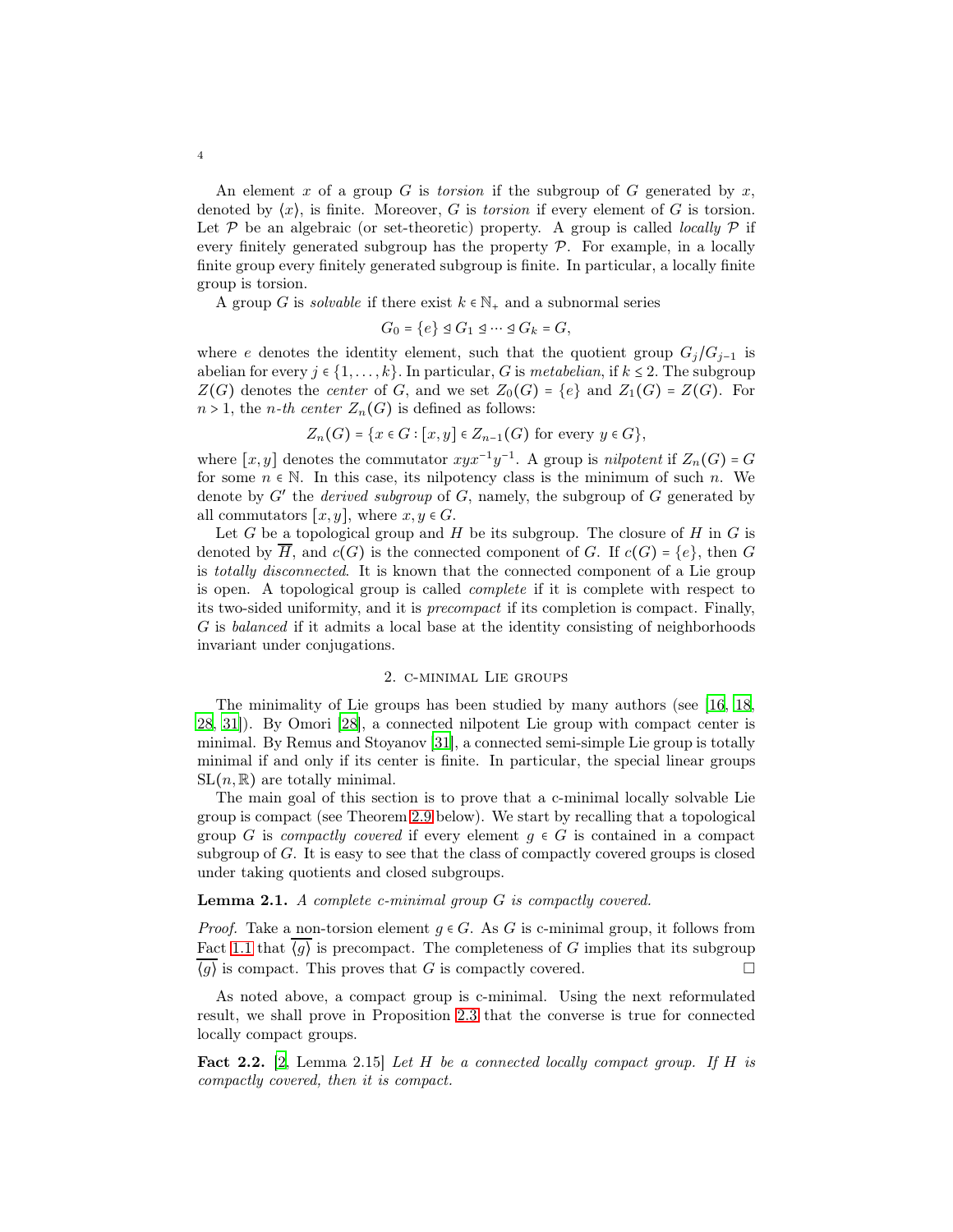<span id="page-4-1"></span>**Proposition 2.3.** If G is a locally compact c-minimal group, then  $c(G)$  is compact. In particular, a connected locally compact c-minimal group is compact.

*Proof.* By Lemma [2.1,](#page-3-0) the closed subgroup  $c(G)$  is compactly covered. Being also locally compact and connected, it must be compact by Fact [2.2.](#page-3-1) The last assertion now trivially follows.  $\Box$ 

<span id="page-4-5"></span>**Lemma 2.4.** Let  $G$  be a locally compact group that is either balanced or Lie. If  $G$ is c-minimal, then it contains a compact open normal subgroup.

Proof. Let G be a locally compact c-minimal group. By Proposition [2.3,](#page-4-1) the connected component  $c(G)$  is compact. In case G is Lie, then its compact normal subgroup  $c(G)$  is open.

In case G is balanced, then  $G/c(G)$  is a locally compact totally disconnected balanced group. Hence, the latter group has a local base at the identity consisting of compact open normal subgroups. Pick any K from this local base. As  $c(G)$ is compact normal subgroup of  $G$ , it follows that  $N = q^{-1}(K)$  is a compact open normal subgroup of G, where  $q: G \to G/c(G)$  is the quotient homomorphism.  $\square$ 

<span id="page-4-2"></span>**Proposition 2.5.** Let  $G$  be a c-minimal Lie group. Then  $G$  satisfies the following properties:

 $(1)$  c(G) is compact;

(2) every abelian subgroup of  $G/c(G)$  is finite.

*Proof.* By [\[19,](#page-11-1) Theorem 3.2], a Lie group G satisfies properties  $(1)-(2)$  if and only if all of its abelian subgroups are relatively compact. Now, if  $H$  is an abelian subgroup of a c-minimal Lie group G, then  $\overline{H}$  is minimal. Being locally compact minimal abelian, *H* must be compact in view of Fact [1.1.](#page-0-0)

The next example, provided by D. Dikranjan and simplified on the advice of the referee, shows that a Lie group satisfying properties (1)-(2) of Proposition [2.5](#page-4-2) need not be minimal. Recall that a group is called *topologizable* if it admits a non-discrete Hausdorff group topology and non-topologizable otherwise.

Example 2.6. Let  $G = (T, \tau_d)$ , where T is a topologizable Tarski monster group (such groups can be found in [\[21,](#page-11-14) [27](#page-12-7)]) equipped with the discrete topology  $\tau_d$ . Then G is a Lie group with  $c(G) = \{e\}$  compact, and all abelian subgroups of  $G/c(G) = G$  are finite cyclic. However, G is not minimal since T is topologizable.

The next fact, which deals with infinite discrete hereditarily minimal groups, will also be used in the sequel.

<span id="page-4-3"></span>Fact 2.7. [\[35,](#page-12-3) Lemma 3.5] If G is an infinite discrete hereditarily minimal group, then the abelian subgroups of  $G$  are finite. In particular, the center of  $G$  is finite, G is torsion but it is neither locally finite nor locally solvable.

By Fact [2.7,](#page-4-3) a locally solvable discrete hereditarily minimal group is finite. One of the key ingredients in the proof of Theorem [2.9,](#page-4-0) which extends this result, is the following classical theorem of Hall and Kulatilaka.

<span id="page-4-4"></span>Fact 2.8. [\[20\]](#page-11-0) Every infinite locally finite group contains an infinite abelian subgroup.

<span id="page-4-0"></span>**Theorem 2.9.** If G is a c-minimal locally solvable Lie group, then G is compact.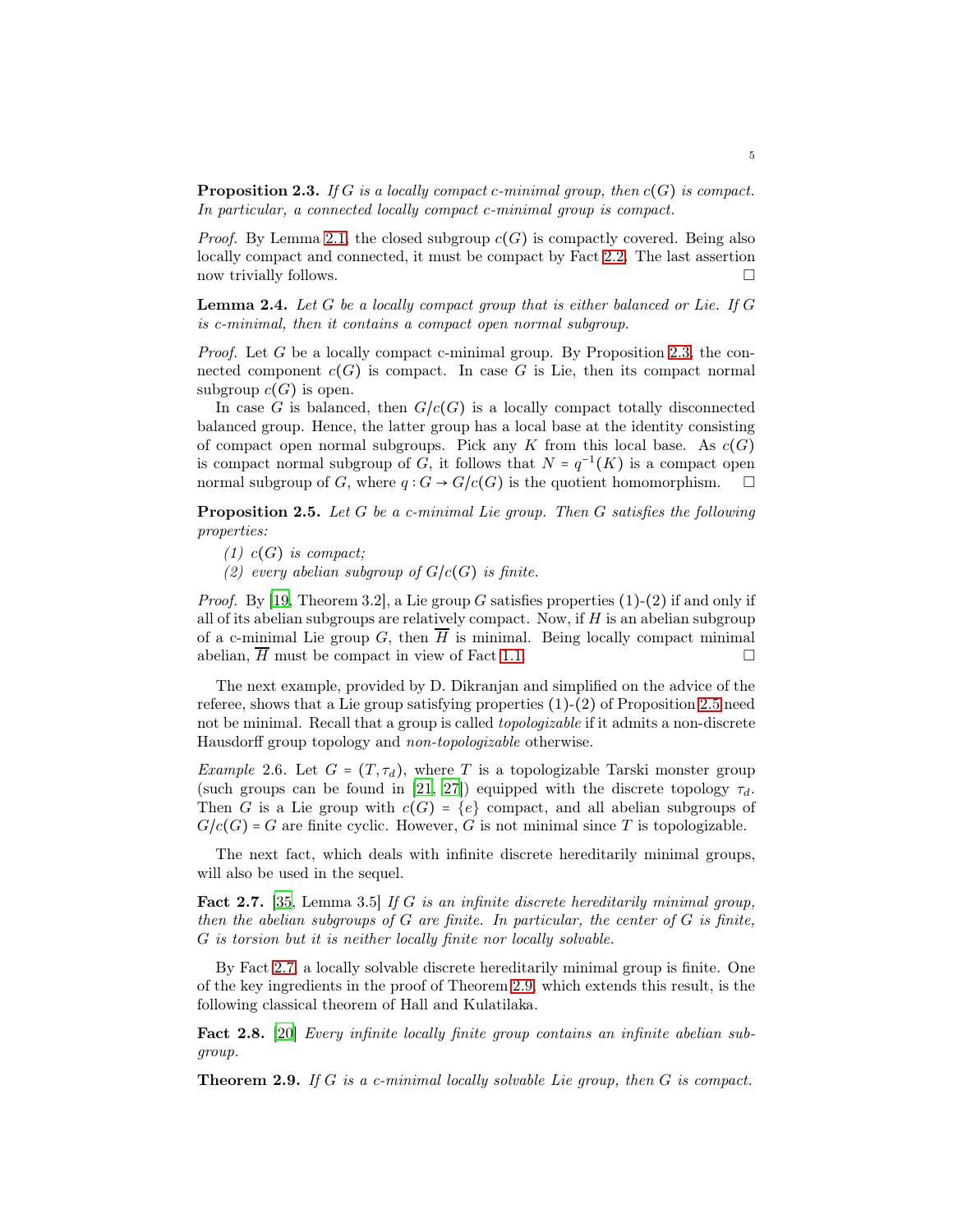Proof. As a quotient of a locally solvable group is still locally solvable (see page 2 of [\[13\]](#page-11-15)), we deduce that  $G/c(G)$  is locally solvable. By Proposition [2.5\(](#page-4-2)2), the factor group  $G/c(G)$  is torsion. So, it is locally finite according to [\[13,](#page-11-15) Proposition 1.1.5]. Since  $c(G)$  is compact by Proposition [2.5\(](#page-4-2)1), it suffices to prove that  $G/c(G)$  is finite. Assume for a contradiction that  $G/c(G)$  is infinite. In view of Fact [2.8,](#page-4-4) it must contain an infinite abelian subgroup. This contradicts Proposition [2.5\(](#page-4-2)2).  $\Box$ 

### 3. c-totally minimal groups

**Definition 3.1.** Call a topological group  $G$  c-totally minimal if every closed subgroup of  $G$  is totally minimal.

The main results of this section are Theorem [3.6](#page-6-0) and Theorem [3.15.](#page-8-0) Using Theorem [3.6,](#page-6-0) one can produce many precompact groups which are c-(totally) minimal and are not (necessarily) abelian or compact. In Theorem [3.15,](#page-8-0) we characterize the c-totally minimal groups having a compact open normal subgroup. We start by recalling some related concepts.

**Definition 3.2.** A topological group  $G$  is said to be:

- (1) [\[35](#page-12-3), Definition 6.15] *hereditarily totally minimal* if every subgroup of  $G$  is totally minimal;
- (2) [\[36](#page-12-4), Definition 1.8] densely totally minimal if every dense subgroup of  $G$  is totally minimal.

Now we give examples of densely totally minimal groups that are not c-minimal.

Example 3.3.

- (1) Consider the projective special linear group  $PSL(n, \mathbb{R}) = SL(n, \mathbb{R})/Z$ , where SL(n, R) is the special linear group with center  $Z = \{cI : c^n = 1\}$ . By [\[31,](#page-12-6) Theorem 2.4, the group  $PSL(n, \mathbb{R})$  is totally minimal. Being also simple (see [\[32](#page-12-8), Corollary 3.2.9]), it must be densely totally minimal according to [\[36](#page-12-4), Lemma 4.4]. However, since  $PSL(n, \mathbb{R})$  is a connected non-compact Lie group, it is not c-minimal by Proposition [2.3.](#page-4-1)
- (2) Shelah [\[33\]](#page-12-9) constructed a simple non-topologizable group  $G$  under the assumption of CH. Using the same arguments from  $(1)$ , one can see that G is densely totally minimal when equipped with the (unique) discrete topology. Being also torsion free, it is not hereditarily minimal as discrete hereditarily minimal groups are torsion by Fact [2.7.](#page-4-3) Moreover, since discrete c-minimal groups are hereditarily minimal, we deduce that  $G$  is not c-minimal.

Clearly, a compact group is c-totally minimal. A hereditarily totally minimal group is both densely totally minimal and c-totally minimal. As the following example shows, the converse is not true in general.

Example 3.4. By [\[36](#page-12-4), Example 4.6], the special orthogonal group  $G = SO(n, \mathbb{R}),$ where  $n \geq 5$ , is densely totally minimal but not hereditarily minimal. Being compact, G is also c-totally minimal.

The next fact was originally proved in [\[15\]](#page-11-7) and we use it several times in the sequel.

<span id="page-5-0"></span>Fact 3.5. [\[11](#page-11-8), Theorem 7.3.1] If a topological group G contains a compact normal subgroup N such that  $G/N$  is (totally) minimal, then G is (resp., totally) minimal.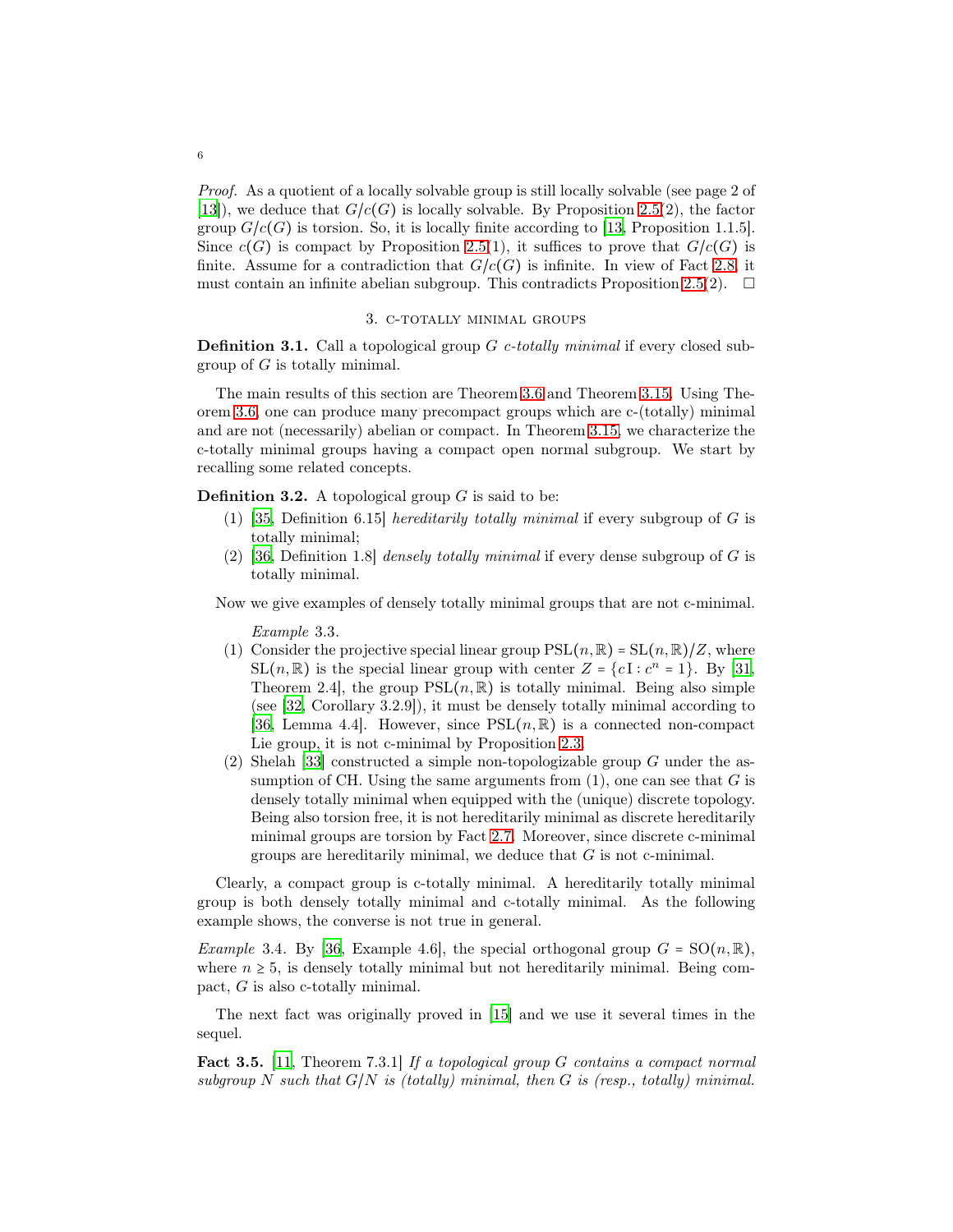Recall that a subset H of a group G is called unconditionally closed if H is closed in every Hausdorff group topology of G (see [\[22](#page-11-16)]). For example, the center  $Z(G)$  is always unconditionally closed.

<span id="page-6-0"></span>**Theorem 3.6.** Let  $G = A \times F$  be a topological direct product, where A is an abelian group and F is a finite group.

- (1) If  $A$  is minimal, then  $G$  is c-minimal.
- (2) If A is totally minimal, then G is c-totally minimal.

*Proof.* (1) Let H be a closed subgroup of G. If H is also abelian, then H is a subgroup of  $A \times p_2(H)$ , where  $p_2 : H \to F$  is the canonical projection on the second coordinate of H. By Fact [3.5,](#page-5-0)  $A \times p_2(H)$  is minimal since  $p_2(H)$  is a finite normal subgroup of  $A \times p_2(H)$  and  $A \cong (A \times p_2(H))/p_2(H)$  is minimal. Being a closed subgroup of a minimal abelian group,  $H$  is also minimal.

Now, let  $H$  be a (not necessarily abelian) closed subgroup of  $G$ . To prove that H is minimal let  $\sigma \subseteq \tau|_H$  be a coarser Hausdorff group topology on H, where  $\tau$  is the given product topology on G. Since  $Z(H)$  is unconditionally closed in H, and H is  $\tau$ -closed in G we deduce that  $Z(H)$  is a  $\tau$ -closed abelian subgroup of G. By the previous step,  $Z(H)$  is minimal. In particular,  $\sigma|_{Z(H)} = \tau|_{Z(H)} = (\tau|_H)|_{Z(H)}$ . Since  $Z(H)$  is unconditionally closed in H and

 $[H : Z(H)] \leq [H : Z(G) \cap H] = [HZ(G)/Z(G)] \leq [G/Z(G)] < \infty$ ,

we deduce that the quotient topology on  $H/Z(H)$  induced by either  $\sigma$  or  $\tau|_H$  is the discrete topology. By Merson's Lemma (see [\[11](#page-11-8), Lemma 7.2.3]),  $\sigma = \tau|_H$  and we establish the minimality of H.

(2) Let H be a closed subgroup of  $G = A \times F$  and suppose that A is totally minimal and F is finite. As in the proof of (1), one can show that  $M = A \times p_2(H)$ is totally minimal using Fact [3.5.](#page-5-0) This implies that the quotient group  $M/M'$  is totally minimal. Being abelian, the latter group is even c-totally minimal. As A is abelian, we deduce that  $M' = H'$ . Being a closed subgroup of a c-totally minimal group,  $H/M' = H/H'$  must be totally minimal. By Fact [3.5,](#page-5-0) H is totally minimal since  $H'$  is finite. is finite.  $\Box$ 

Note that by Fact [1.1,](#page-0-0) the group A from Theorem [3.6](#page-6-0) must be precompact, while the group  $F$  need not be abelian.

### Example 3.7.

- (1) Let A be a proper subgroup of  $\mathbb{Q}/\mathbb{Z}$  containing soc( $\mathbb{Q}/\mathbb{Z}$ ), where the socle  $\operatorname{soc}(\mathbb{Q}/\mathbb{Z})$  is the subgroup generated by all subgroups of  $\mathbb{Q}/\mathbb{Z}$  of prime order. By [\[9](#page-11-2), Example 3.7], A is minimal but not totally minimal. By Theorem [3.6\(](#page-6-0)1),  $A \times F$  is c-minimal for every finite group F.
- (2) Consider the topological group  $A = (\mathbb{Z}, \tau_p)$ , where  $\tau_p$  is the p-adic topology for some prime  $p$ . It is known that  $A$  is totally minimal (see [\[11](#page-11-8), Example 4.3.5]). Theorem [3.6\(](#page-6-0)2) implies that  $A \times F$  is c-totally minimal for every finite group F. In case F is also abelian, then  $A \times F$  is hereditarily totally minimal if and only if F is either trivial or a p-group (see  $|12|$ ).

<span id="page-6-1"></span>**Proposition 3.8.** Let G be a topological group. If there exists a compact open normal subgroup N of G such that the quotient group  $G/N$  is hereditarily (totally) minimal, then G is c-(totally) minimal.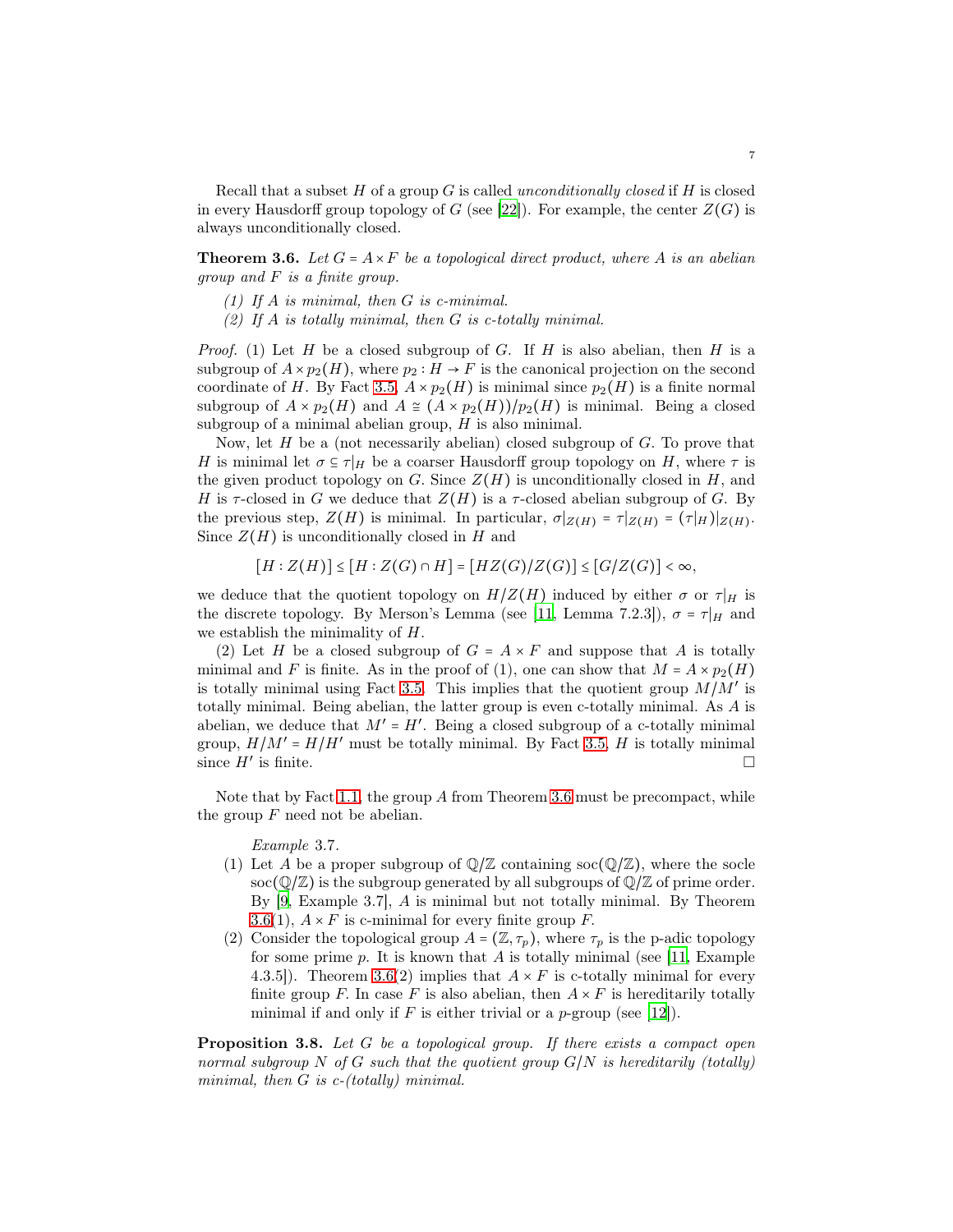*Proof.* Let H be a closed subgroup of G. Since  $G/N$  is a hereditarily (totally) minimal group, its subgroup  $HN/N$  is (totally) minimal. The discrete groups  $HN/N$  and  $H/(H \cap N)$  are isomorphic. So  $H/(H \cap N)$  is also (totally) minimal group with  $H \cap N$  compact. By Fact 3.5. H is (totally) minimal. group with  $H \cap N$  compact. By Fact [3.5,](#page-5-0) H is (totally) minimal.

We now provide an example of locally compact c-totally minimal groups that are neither compact nor discrete. It is still open whether there exists a locally compact hereditarily minimal group that is neither compact nor discrete (see [\[35](#page-12-3), Question 7.3(1)]). On the other hand, we shall see in Proposition [3.11](#page-7-1) below that a complete solvable c-totally minimal group must be compact.

<span id="page-7-0"></span>Example 3.9. Recall that a group is called hereditarily non-topologizable when it is hereditarily totally minimal in the discrete topology. It is known that such groups exist (see [\[21\]](#page-11-14)). Let  $G = N \times T$ , where N is a compact group and T is a discrete hereditarily non-topologizable group. Then  $G$  is c-totally minimal by Proposition [3.8.](#page-6-1)

The following lemma will be used in the proof of Proposition [3.11.](#page-7-1)

<span id="page-7-2"></span>**Lemma 3.10.** Let  $G_1, G_2$  be two subgroups of a topological group  $G$ .

- (1) If  $G_1$  is normal in  $G_2$ , then  $\overline{G_1}$  is normal in  $\overline{G_2}$ , where  $\overline{G_i}$  denotes the closure of  $G_i$  in  $G$ .
- (2) If, in addition,  $G_2/G_1$  is abelian, then so is  $\overline{G_2}/\overline{G_1}$ .

*Proof.* (1) Let us see that if  $y \in \overline{G_2}$  and  $x \in \overline{G_1}$ , then  $yxy^{-1} \in \overline{G_1}$ . Take nets  $(x_i)_{i \in I}$ and  $(y_i)_{i\in I}$  in  $G_1$  and  $G_2$ , respectively, such that  $\lim y_i = y$  and  $\lim x_i = x$ . Then for every  $i \in I$  we have  $y_i x_i y_i^{-1} \in G_1$  since  $G_1$  is normal in  $G_2$ . As  $yxy^{-1} = \lim y_i x_i y_i^{-1}$ , we deduce that  $yxy^{-1} \in \overline{G_1}$ .

(2) It suffices to show that the commutator  $[x, y] \in \overline{G_1}$ , whenever  $x \in \overline{G_2}$ ,  $y \in \overline{G_1}$ . If the nets  $(x_i)_{i\in I} \subseteq G_2$  and  $(y_i)_{i\in I} \subseteq G_1$  converge to x and y, respectively, then  $[x_i, y_i] \in G_1$  for every  $i \in I$  since  $G_2/G_1$  is abelian. Being the limit of  $[x_i, y_i]$ , the commutator  $[x, y]$  belongs to  $\overline{G_1}$ .

<span id="page-7-1"></span>**Proposition 3.11.** If G is a solvable c-totally minimal group, then G is precompact. In particular, a complete solvable c-totally minimal group is compact.

*Proof.* As G is solvable, there exist  $k \in \mathbb{N}$  and a subnormal series

$$
G_0 = \{e\} \trianglelefteq G_1 \trianglelefteq \cdots \trianglelefteq G_k = G
$$

such that the quotient group  $G_j/G_{j-1}$  is abelian for every  $j \in \{1, ..., k\}$ . By Lemma [3.10,](#page-7-2) we may assume without loss of generality that the subgroups  $G_j$  are closed in G.

Since  $G_0$  is compact, it suffices to show that if  $G_{j-1}$  is precompact for some  $j \in \{1, \ldots, k\}$ , then so is  $G_j$ . As G is c-totally minimal, the abelian factor group  $G_j/G_{j-1}$  is minimal. Using Fact [1.1,](#page-0-0) we deduce that  $G_j/G_{j-1}$  is precompact. As precompactness is a three space property (see [\[6](#page-11-17)] for example), the subgroup  $G_j$  is also precompact, as needed.  $\square$ 

*Remark* 3.12. Dikarnjan and Megrelishvili asked (see [\[9,](#page-11-2) Question  $3.10(b)$ ]) whether solvable (at least metabelian) totally minimal groups must be precompact. Answering this question in the negative, we provide in the next example a metabelian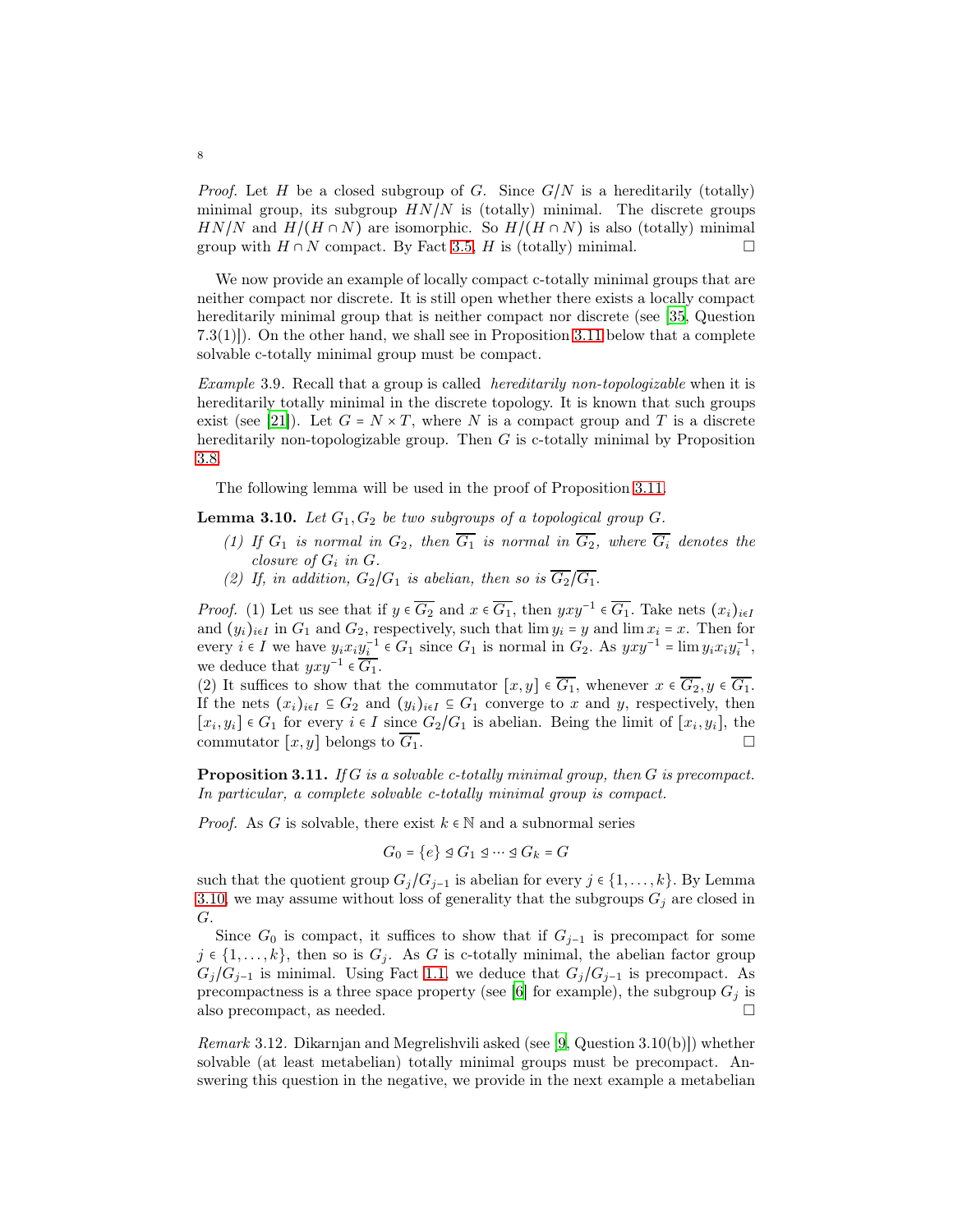totally minimal Lie group that is not compact. In particular, it follows that Proposition [3.11](#page-7-1) cannot be extended to solvable totally minimal groups. Note that a totally minimal nilpotent group is precompact (see [\[9,](#page-11-2) Theorem 3.11]).

Example 3.13. Mayer [\[23,](#page-11-18) Examples 2.6(i)] proved that the Euclidean motion group  $\mathbb{R}^n \times \text{SO}(n, \mathbb{R})$  is totally minimal for every  $n > 1$ , where the special orthogonal group  $SO(n,\mathbb{R})$  acts on  $\mathbb{R}^n$  by matrix multiplication. Fixing  $n = 2$  one obtains the Lie group of orientation-preserving isometries of the complex plane

$$
G \coloneqq \mathrm{Iso}_+(\mathbb{C}) = \left\{ \left( \begin{array}{cc} a & b \\ 0 & 1 \end{array} \right) \middle| \ a \in \mathbb{T}, b \in \mathbb{C} \right\} \cong \mathbb{C} \times \mathbb{T},
$$

where  $\mathbb T$  acts on  $\mathbb C$  by multiplication. Note that the total minimality of the noncompact metabelian Lie group  $G$  can be established in a different way by Banakh [\[3,](#page-10-4) Theorem 13].

The following lemma was proved in [\[35,](#page-12-3) Lemma 6.19] only for hereditarily totally minimal groups. We provide a similar proof here for the sake of completeness.

<span id="page-8-1"></span>**Lemma 3.14.** If G is a c-totally minimal group, then all quotients of G are ctotally minimal.

*Proof.* Let N be a closed normal subgroup of G and  $q: G \to G/N$  be the quotient map. Take a closed subgroup D of  $G/N$  and let  $D_1 = q^{-1}(D)$ . Now we prove that D is totally minimal. Consider the restriction  $q': D_1 \rightarrow D$ . Clearly,  $q'$  is a continuous surjective homomorphism. Since  $D_1$  is totally minimal by the hypothesis on  $G$ , we obtain that  $q'$  is open. Moreover, being a quotient group of  $D_1$ , we deduce that  $D$ is totally minimal.  $\Box$ 

<span id="page-8-0"></span>**Theorem 3.15.** Let  $N$  be a compact open normal subgroup of a topological group G.Then the following conditions are equivalent:

- $(1)$  G is c-totally minimal;
- $(2)$  G/N is hereditarily totally minimal (i.e., hereditarily non-topologizable).

*Proof.* (1)  $\Rightarrow$  (2): As G is c-totally minimal, Lemma [3.14](#page-8-1) implies that the quotient  $G/N$  is c-totally minimal. Being discrete,  $G/N$  is hereditarily totally minimal.  $(2) \Rightarrow (1)$ : See Proposition [3.8.](#page-6-1)

Corollary 3.16. Let G be a locally compact group that is either balanced or Lie. Then the following conditions are equivalent:

- $(1)$  G is c-totally minimal;
- (2) there exists a compact open normal subgroup N of G such that  $G/N$  is hereditarily totally minimal.

*Proof.* (1)  $\Rightarrow$  (2): By Lemma [2.4,](#page-4-5) there exists a compact open normal subgroup N of G. Using Theorem [3.15,](#page-8-0) we deduce that  $G/N$  is hereditarily totally minimal.  $(2) \Rightarrow (1)$ : Use Theorem [3.15.](#page-8-0)

We now provide another sufficient condition for the compactness of a c-totally minimal group. A topological group G is called *strongly compactly covered* (see [\[17\]](#page-11-19)) if every element of  $G$  is contained in a compact open normal subgroup of  $G$ .

**Corollary 3.17.** Let  $G$  be a strongly compactly covered group. If  $G$  is c-totally minimal, then it is compact.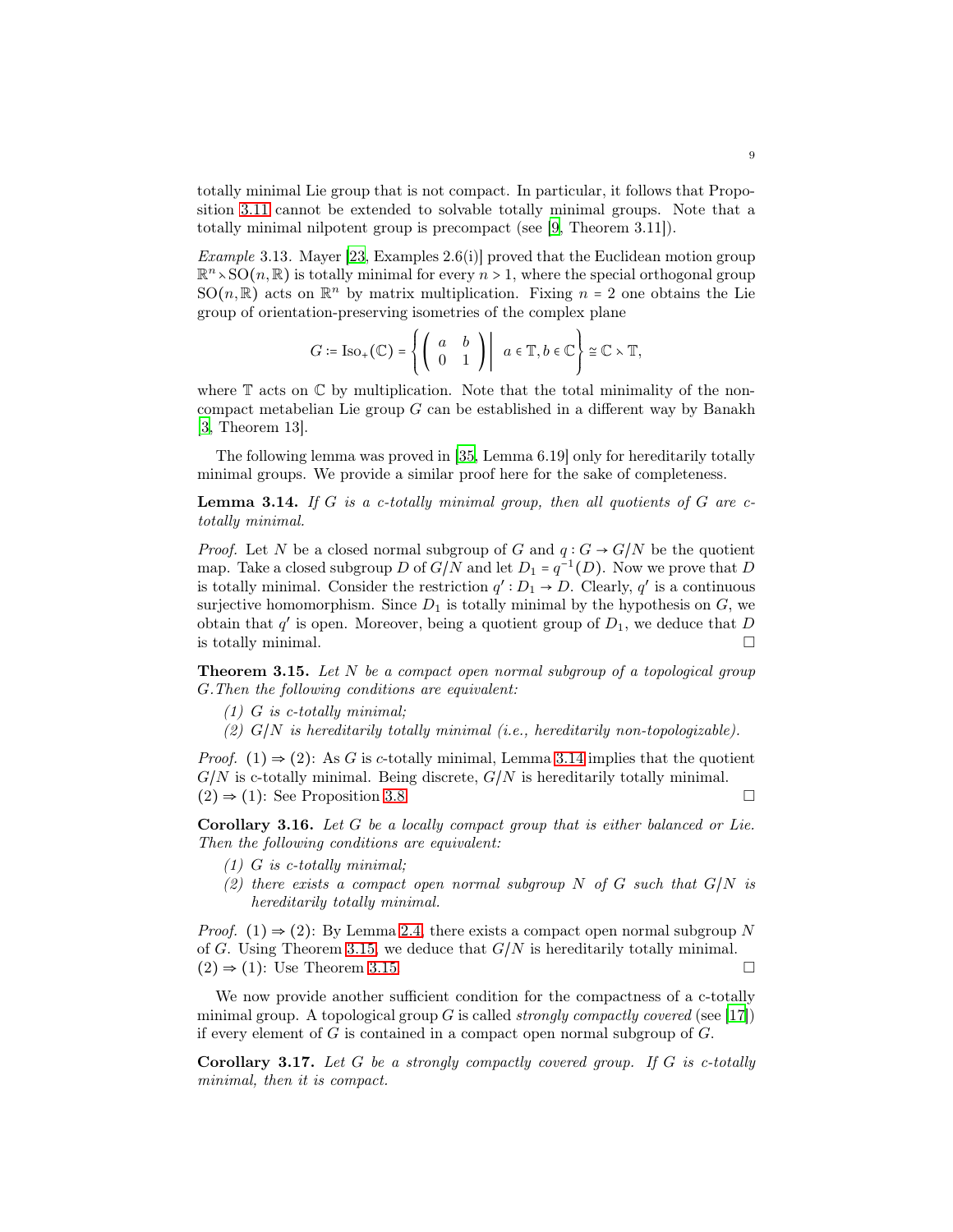*Proof.* By [\[17](#page-11-19), Proposition 1.1], G contains a compact open normal subgroup N such that  $G/N$  is a torsion FC-group (i.e., every element has finitely many conjugates). By Theorem [3.15,](#page-8-0) this discrete locally finite group is also hereditarily totally minimal. According to Fact [2.7,](#page-4-3) which says that a locally finite discrete hereditarily minimal group is finite, we have that  $G/N$  must be finite. The finiteness of  $G/N$ implies that G is compact, as needed.  $\square$ 

4. Open questions and concluding remarks

In view of Theorem [3.6](#page-6-0) a natural question arises:

Question 4.1. Let  $A$  be a (totally) minimal abelian group and  $K$  be a compact group. Is  $G = A \times K$  c-(totally) minimal?

Note that by Fact [3.5](#page-5-0) G is (totally) minimal whenever A has the same property.

By Proposition [3.11,](#page-7-1) a complete c-totally minimal solvable group is compact. Can this result be extended to locally solvable groups? In other words:

<span id="page-9-0"></span>Question 4.2. Let G be a complete c-totally minimal locally solvable group. Is G compact?

The next proposition provides a positive answer to Question [4.2](#page-9-0) in case  $G$  has a compact open normal subgroup.

**Proposition 4.3.** Let  $G$  be a c-totally minimal locally solvable group. If  $G$  has a compact open normal subgroup N, then G is compact.

*Proof.* By Theorem [3.15,](#page-8-0) the locally solvable discrete group  $G/N$  is hereditarily totally minimal. By Fact [2.7,](#page-4-3)  $G/N$  is finite. This implies that G is compact.  $\square$ 

We proved in Theorem [2.9](#page-4-0) that a locally solvable c-minimal Lie group is compact. In view of Lemma [2.4](#page-4-5) we ask:

<span id="page-9-1"></span>Question 4.4. Let G be a locally compact, locally solvable, c-minimal balanced group. Is G compact?

Let  $G$  be a locally compact balanced group satisfying the following conditions:

- $(1)$  every abelian subgroup of G has compact closure;
- (2) G is topologically locally finite (i.e., each precompact subset of G generates a precompact subgroup).

Grosser and Herfort conjectured that such a topological group is either totally disconnected or compact (see Remark on page 222 of [\[19](#page-11-1)]). Even though we cannot provide a positive answer to Question [4.4](#page-9-1) at this point, we shall see in Corollary [4.6](#page-10-5) below that a locally compact, locally solvable, c-minimal balanced group satisfies the compactness conditions  $(1)-(2)$ . The next proposition extends [\[8,](#page-11-20) Proposition 2.2] from the abelian case.

<span id="page-9-2"></span>Proposition 4.5. Let G be a compactly covered, locally compact, locally solvable balanced group. Then every compact subset of G is contained in a compact open subgroup of G.

*Proof.* Let  $K$  be a compact subset of  $G$ . Since  $G$  is locally compact there exists a compact neighborhood  $V$  of the identity  $e$ . Replacing  $K$ , if necessary, with its superset  $(K \cup \{e\}) \cdot V$  we may assume, without loss of generality, that K itself

10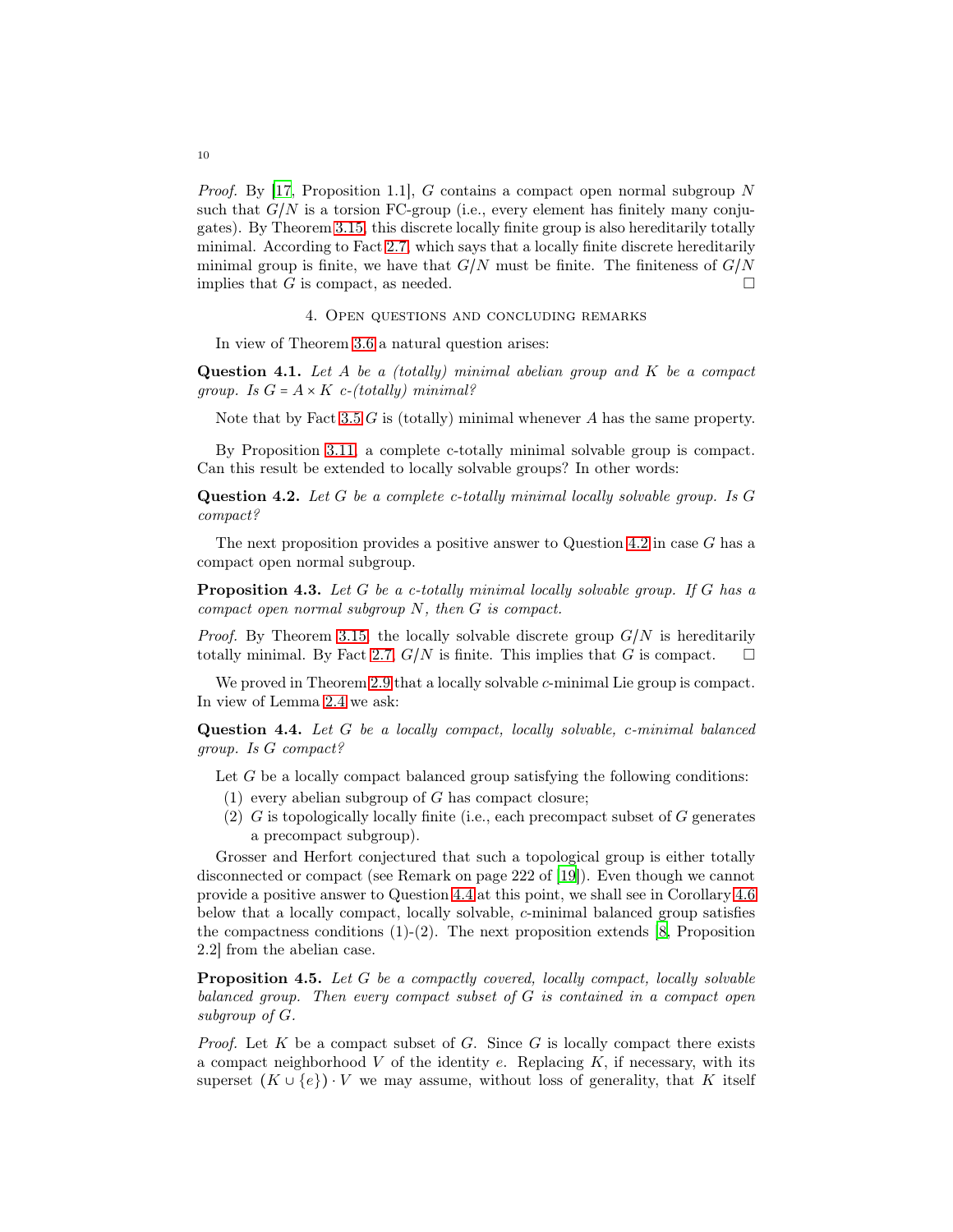is a neighborhood of  $e$ . The rest of the proof is very similar to the proof of  $[8,$ Proposition 2.2], and we give it here for the sake of completeness.

Consider the quotient homomorphism  $q: G \to G/c(G)$ . As G is a locally compact compactly covered group, so is its closed subgroup  $c(G)$ . By Fact [2.2,](#page-3-1)  $c(G)$  is compact. Since  $G/c(G)$  is a locally compact totally disconnected balanced group, it has a local base at the identity consisting of compact open normal subgroups. Let U be a compact open normal subgroup of  $G/c(G)$  contained in  $q(K)$ . Being discrete and compactly covered, the group  $(G/c(G))/U$  is torsion. Using [\[13](#page-11-15), Proposition 1.1.5], we have that the locally solvable group  $(G/c(G))/U$  is locally finite. Hence, there exists a finite subgroup N of  $(G/c(G))/U$  containing the finite set  $r(q(K))$ , where

$$
r: G/c(G) \to (G/c(G))/U
$$

is the quotient homomorphism. Since the groups  $U, c(G)$  and N are all compact, it follows that  $(r \circ q)^{-1}(N)$  is a compact open subgroup of G containing K, as  $\Box$ 

<span id="page-10-5"></span>Corollary 4.6. Let G be a locally compact, locally solvable, c-minimal balanced group. Then  $G$  is topologically locally finite and every abelian subgroup of  $G$  has compact closure.

Proof. By Lemma [2.1,](#page-3-0) G is compactly covered. It follows from Proposition [4.5](#page-9-2) that  $G$  is topologically locally finite. By Fact [1.1,](#page-0-0) every abelian subgroup of  $G$  has compact closure.

Let  $N$  be a compact open normal subgroup of a topological group  $G$ . By Propo-sition [3.8,](#page-6-1) if  $G/N$  is hereditarily minimal, then G is c-minimal. Moreover, by Theorem [3.15,](#page-8-0) G is c-totally minimal if and only if  $G/N$  is hereditarily totally minimal.

**Question 4.7.** Let  $G$  be a c-minimal group with a compact open normal subgroup N. Is G/N hereditarily minimal?

Acknowledgments. It is a pleasure to thank the referee for a very careful reading and a wealth of helpful comments that improved this paper substantially. We thank M. Megrelishvili whose question motivated this research. Thanks are due also to D. Dikranjan and D. Toller for their useful suggestions.

The first author is supported by the National Natural Science Foundation of China (Grant No. 12001264) and the Natural Science Foundation of Jiangsu Province (Grant No. BK20200834).

### **REFERENCES**

- <span id="page-10-2"></span>[1] U. Bader and T. Gelander, Equicontinuous actions of semisimple groups, Group Geom. Dynam. 11 (2017), 1003–1039.
- <span id="page-10-3"></span>[2] R. W. Bagley, T. S. Wu and J. S. Yang, On the structure of locally compact topological groups, Math. Scand.  $71$  (1992), 145–160.
- <span id="page-10-4"></span>[3] T. Banakh, Categorically closed topological groups, Axioms 6:3 (2017), 23.
- <span id="page-10-1"></span>[4] T. Banakh, A quantitative generalization of Prodanov–Stoyanov Theorem on minimal Abelian topological groups, Topology Appl. 271 (2020), 106983.
- <span id="page-10-0"></span>[5] B. Banaschewski, Minimal topological algebras, Math. Ann. 211 (1974), 107– 114.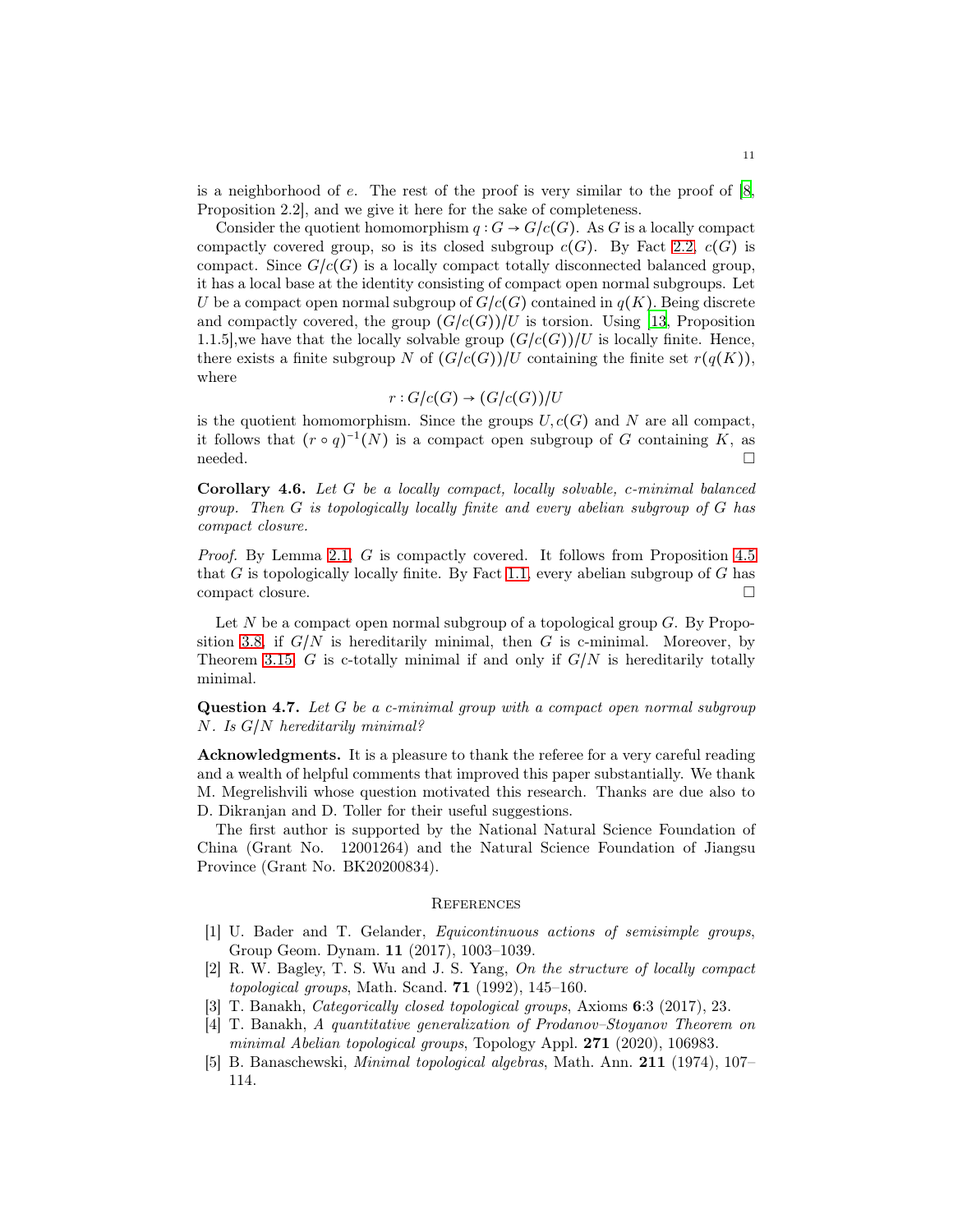- <span id="page-11-17"></span>[6] M. Bruguera and M. Tkachenko, The three space problem in topological groups, Topology Appl. 153 (2006), 2278–2302.
- <span id="page-11-5"></span>[7] S. Dierolf and U. Schwanengel, Examples of locally compact non-compact minimal topological groups, Pacific J. Math. 82 (1979), 349–355.
- <span id="page-11-20"></span>[8] D. Dikranjan and A. Giordano Bruno, The Bridge Theorem for totally disconnected LCA groups, Topology Appl.  $169$  (2014), 21–32.
- <span id="page-11-2"></span>[9] D. Dikranjan and M. Megrelishvili, Minimality conditions in topological groups, Recent progress in general topology III, Atlantis Press, Paris, (2014), 229–327.
- <span id="page-11-4"></span>[10] D. Dikranjan and Iv. Prodanov, Totally minimal topological groups, Annuaire Univ. Sofia Fat. Math. Méc. 69 (1974/75), 5–11.
- <span id="page-11-8"></span>[11] D. Dikranjan, Iv. Prodanov and L. Stoyanov, Topological Groups: Character, Dualities and Minimal Group Topologies, Pure Appl. Math. 130, Marcel Dekker, New York-Basel, 1989.
- <span id="page-11-6"></span>[12] D. Dikranjan and L. Stoyanov, Criterion for minimality of all subgroups of a topological abelian group, C. R. Acad. Bulgare Sci. 34 (1981), 635–638.
- <span id="page-11-15"></span>[13] M. R. Dixon, Sylow theory, formations and Fitting classes in locally finite groups, World Scientific Publishing, River Edge, NJ, 1994.
- <span id="page-11-3"></span>[14] D. Doïtchinov, Produits de groupes topologiques minimaux, Bull. Sci. Math. 96 (1972), 59–64.
- <span id="page-11-7"></span>[15] V. Eberhardt, S. Dierolf and U. Schwanengel, On products of two (totally) minimal topological groups and the three-space-problem, Math. Ann.  $251$  (1980), 123–128.
- <span id="page-11-12"></span>[16] W. T. van Est, Dense imbeddings of Lie groups, Indag. Math. 54 (1951), 321– 328.
- <span id="page-11-19"></span>[17] A. Giordano Bruno, M. Shlossberg and D. Toller, Algebraic entropy on strongly compactly covered groups, Topology Appl. 263 (2019), 117–140.
- <span id="page-11-13"></span>[18] M. Goto, *Absolutely closed Lie groups*, Math. Ann. **204** (1973), 337-341.
- <span id="page-11-1"></span>[19] S. Grosser and W. Herfort, Abelian subgroups of topological groups, Trans. Amer. Math. Soc. 283 (1984), 211–223.
- <span id="page-11-0"></span>[20] P. Hall and C. R. Kulatilaka, A property of locally finite groups, J. London Math. Soc. **39** (1964), 235–239.
- <span id="page-11-14"></span>[21] A. A. Klyachko, A. Yu. Ol'shanskij and D. V. Osin, On topologizable and nontopologizable groups, Topology Appl. 160 (2013), 2104–2120.
- <span id="page-11-16"></span>[22] A. A. Markov, On unconditionally closed sets, Mat. Sbornik 18 (1946), 3–28 (in Russian). English translation in : Three papers on topological groups: I. On the existence of periodic connected topological groups, II. On free topological groups, III. On unconditionally closed sets,, Amer. Math. Soc. Transl. 1950 (1950), 120 pp.
- <span id="page-11-18"></span>[23] M. Mayer, Asymptotics of matrix coefficients and closures of Fourier–Stieltjes algebras, J. of Functional Analysis 143 (1997), 42–54.
- <span id="page-11-11"></span>[24] M. Megrelishvili, G-minimal topological groups, Proc. of Orsatti Conference 'Abelian groups, module theory, and topology' (Padua, 1997), Lecture Notes in Pure and Appl. Math., Dekker, New York, 201 (1998), 289–299.
- <span id="page-11-9"></span>[25] M. Megrelishvili, Every topological group is a group retract of a minimal group, Topology Appl. 155 (2008), 2105–2127.
- <span id="page-11-10"></span>[26] M. Megrelishvili and M. Shlossberg, Minimality properties of some topological matrix groups,  $arXiv:1912.12088v2$  (2020), 1-21, submitted.